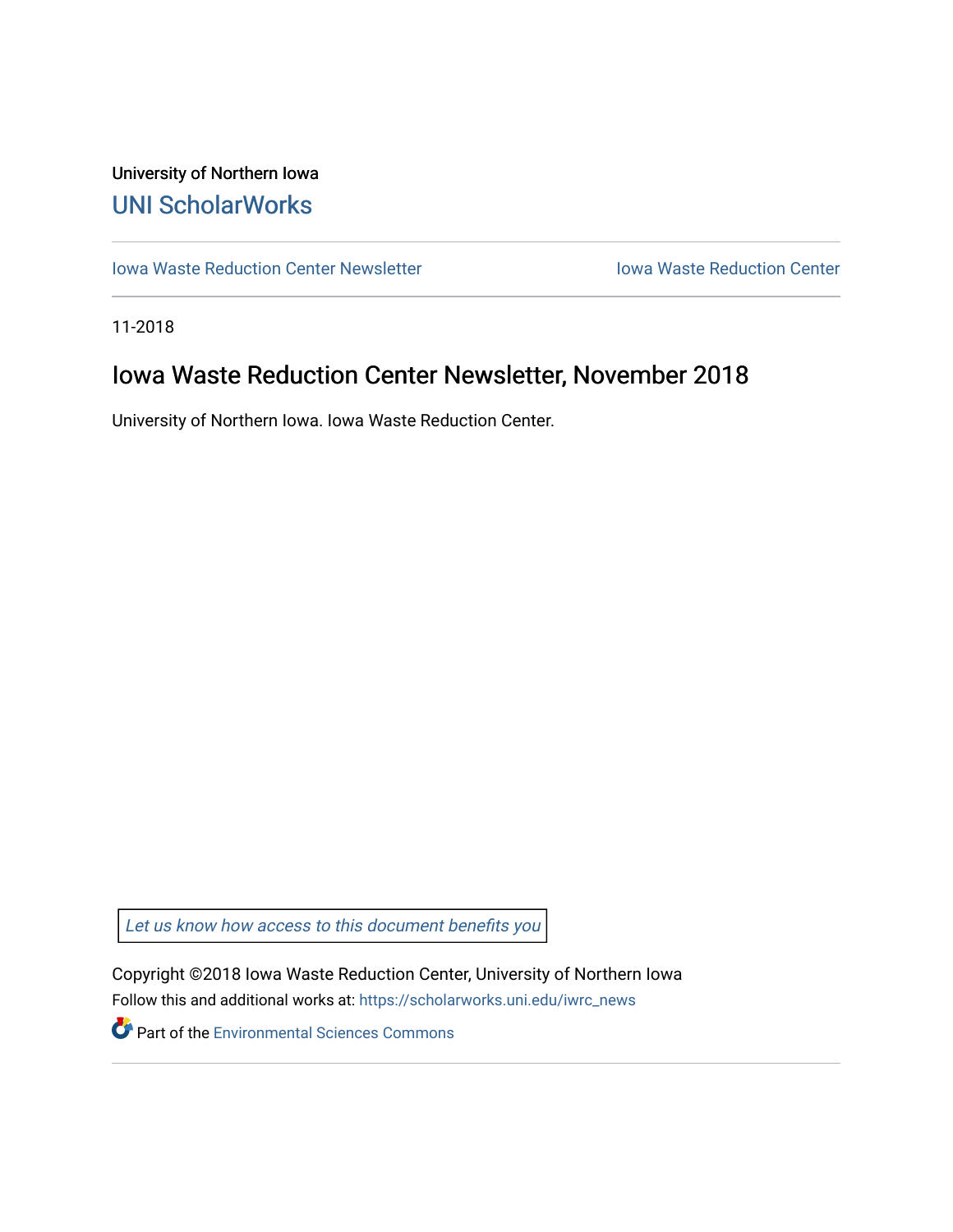#### **November 2018**



#### **We're All In This Together**

*Written by Beth Mackenzie, the Vice President of the Iowa Recycling Association*

For the last 21 years, the recycling industry has come together to celebrate [America Recycles](https://americarecyclesday.org/)  [Day](https://americarecyclesday.org/) and promote the common goals shared between our individual organizations. Whether it's encouraging consumers to buy recycled-content products or teaching the public how to recycle right, all sectors of the recycling industry benefit from the common messages advocated each November 15.

But, there are 364 other days in the year that don't get the same attention as ARD. Once November 15 has passed, we tend to go back to business as usual and potentially miss opportunities to unify our recycling message. So, how do we take advantage of those lost opportunities? We do it in a few ways. We stay connected with our fellow recyclers, we find ways to collaborate, we pay attention to what each other is doing and we talk to each other about the ways we're being impacted by markets, contamination, transportation costs, unemployment rates, etc.

In 1999, the [Iowa Recycling Association](http://www.iowarecycles.org/) was established to help build those relationships and nearly thirty years later it continues to play an important role in keeping Iowa's recycling industry connected. Today, this kind of connection is more important than ever before. As with any organization that's been around for thirty years, the IRA has evolved over time and will continue to evolve so that we can realize our vision of an Iowa where every material that can be reused or recycled is put to its highest and best use. To do this, we need input from you. So, this year, on America Recycles Day, we are asking you to help us learn how the IRA can better support Iowa's recycling industry by [filling out this short survey.](https://uiowa.qualtrics.com/jfe/form/SV_eaPcTqoBKOUuYa9) We thank you in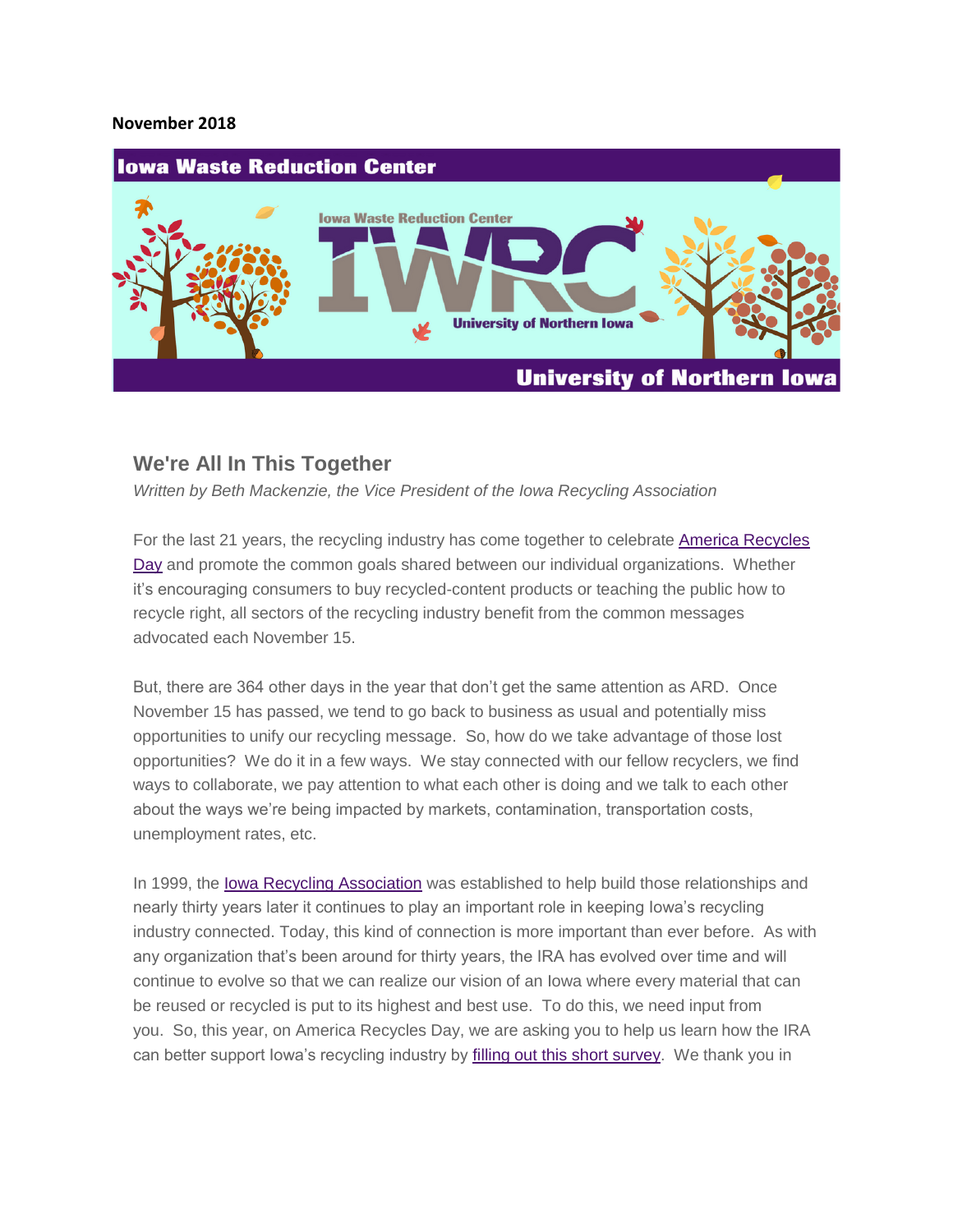advance for your participation and we look forward to working with you to advance recycling in Iowa!

– IWRC NEWS —

### **Five More Iowa Craft Breweries Certified at i-BEST**

Earlier this month at i-BEST, the Iowa Green Brewery Certification program added five new breweries to the certification ranks: **Brewery** 

- Fenders Brewing (Polk City)
- Firetrucker Brewery (Ankeny)
- Alluvial Brewing (Ames)
- LakeTime Brewery (Clear Lake)
- Iowa Brewing Company (Cedar Rapids)

**FIRETRUCKE** 

Read full article [here.](https://iwrc.uni.edu/five-more-iowa-craft-breweries-certified-at-i-best)

#### **Paint Tracker- Free Online Program**

Developed by the Iowa Air Emissions Assistance Program, Paint Tracker is a free online application you can use to track your facility's emissions and sprayable material usage while also meeting regulatory recordkeeping and tracking requirements. Even with data for multiple facilities and emissions units, Paint Tracker will keep all your records in one place and easily generate reports as needed. [Create Your Free Account.](https://painttracker.iwrc.uni.edu/)



**| Air Quality |** [Air Quality permits](http://www.iowadnr.gov/About-DNR/DNR-News-Releases/ArticleID/2144/Air-Quality-permits-under-review) under review (Iowa DNR)

**| Waste Reduction |** [College Football Stadiums Tackle Waste](https://www.waste360.com/waste-reduction/college-football-stadiums-tackle-waste) (Waste 360)

**| Recycling |** A tale [of two fibers: How to spot sustainable paper](https://www.greenbiz.com/article/tale-two-fibers-how-spot-sustainable-paper-sponsored) (Green Biz)

**| Food Waste |** [One way to reduce food waste: Use it to make soil healthier](https://www.greenbiz.com/article/one-way-reduce-food-waste-use-it-make-soil-healthier) (Green Biz)